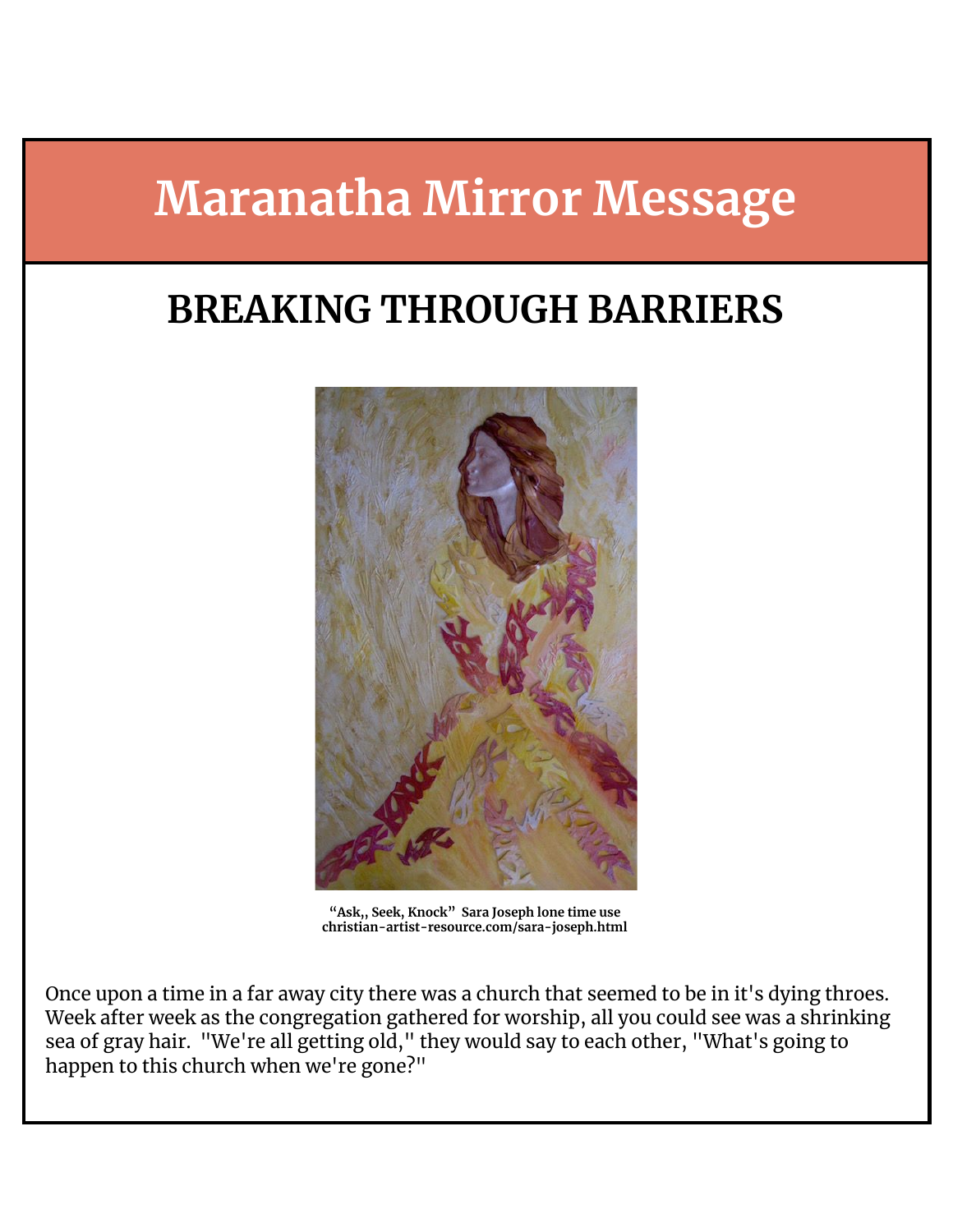One Sunday a woman came to the service who looked to be in her 50s. She slipped out before the service was over and nobody got her name. The next Sunday she was there again, participating in the worship with joy. Week after week, there she was, ignoring the sparse numbers and the sinking morale.

"We're sure glad you're coming," the folks would say, "We can use a little youth in this church." "Youth?" she laughed. "I think I passed that some time ago. But I'm glad to be here." As the folks got to know this woman, they began to share their concerns. "You can see how we're all up in years. What will become of this church when we're gone?"

"Maybe God has plans for this church," she replied, and walked on with a smile.

Of course, nobody really knew this woman. They would have been surprised to learn about some valleys of trouble she had been through. They would have been doubly surprised to know that this woman had learned how to break through barriers with her prayers. All they knew was that she kept coming. Observant ones noticed that the atmosphere of the church was beginning to change. The man who did the preaching seemed to be going through a kind of revival. His words began to ring with an authority they never had before. Strangers kept dropping by, many of them kept on coming to worship.

In three years that church was full, alive with a mix of young and old, rich and poor. A place of joy. People looked forward to being there. And very few had a clue as to how this change came about.

All it takes is someone who knows how to break through the barriers.

Someone like Mary….

On the third day there was a marriage at Cana in Galilee, and the mother of Jesus was there; *Jesus also was invited to the marriage, with his disciples. When the wine failed, the mother of Jesus said to him, "They have no wine." And Jesus said to her, "O woman, what have you to do with me? My hour has not yet come." His mother said to the servants, "Do whatever he tells you."*

#### *John 2:1-5*

You know the rest. The servants filled the jars with water. When they dipped it out, it was wine. That wedding feast came back to life. All because Mary broke through the barriers.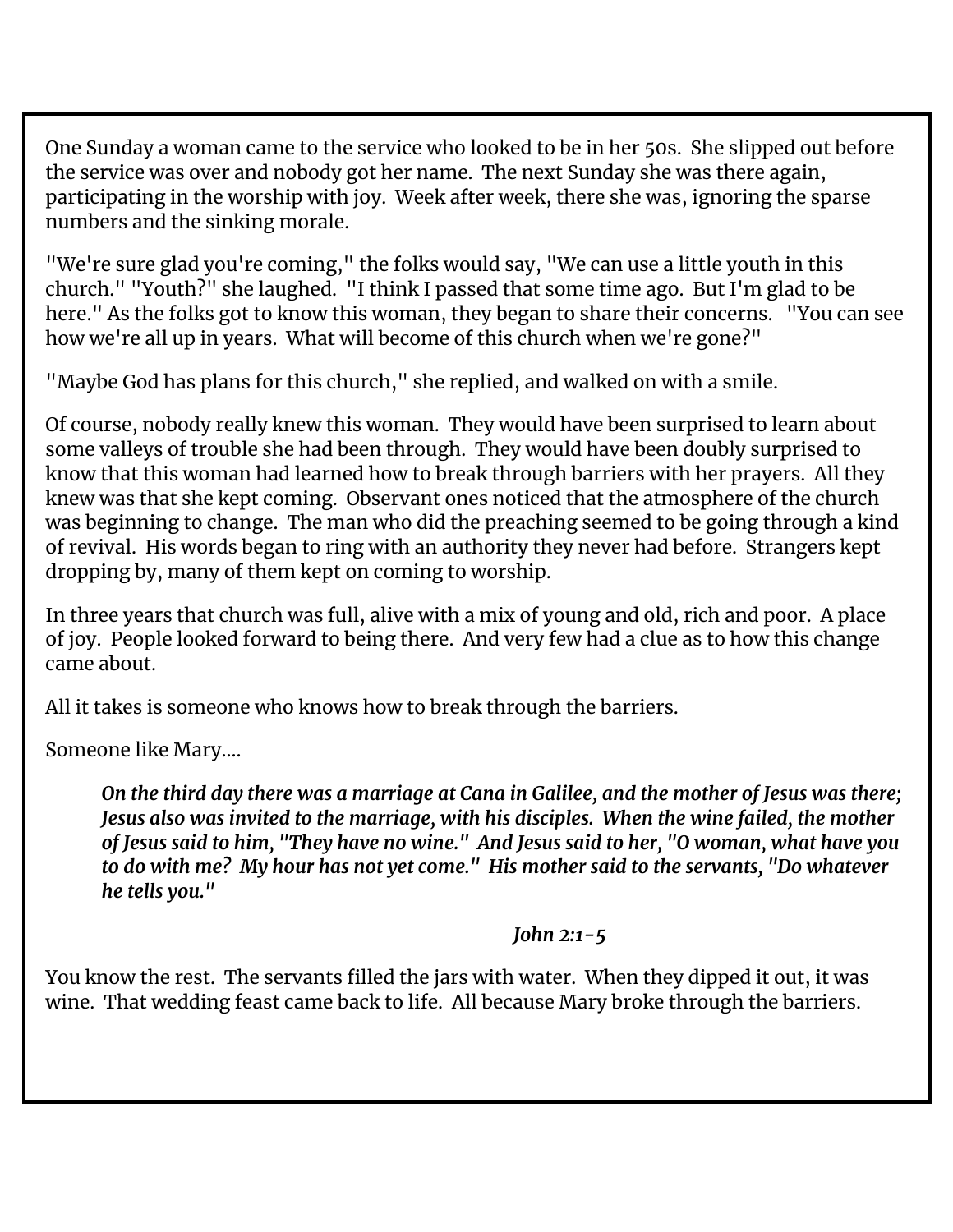

**The Wedding at Cana** by Hanna Varghese permission of her daughters hanna-artwork.com/

*"O woman, what have you to do with me? My hour has not yet come."*

Mary doesn't take "No" for an answer. She knows he'll come through.

"Do whatever he tells you," she says to the servants.

There are barriers that prevent us from getting through to God. Some of these barriers are in our own heads. Some of them are outside us. If we don't break through these barriers, our prayers fizzle out before they even get started.

#### **Barriers of doubt.**

What's the point of asking, when we don't really expect an answer?

**Barriers of discouragement.**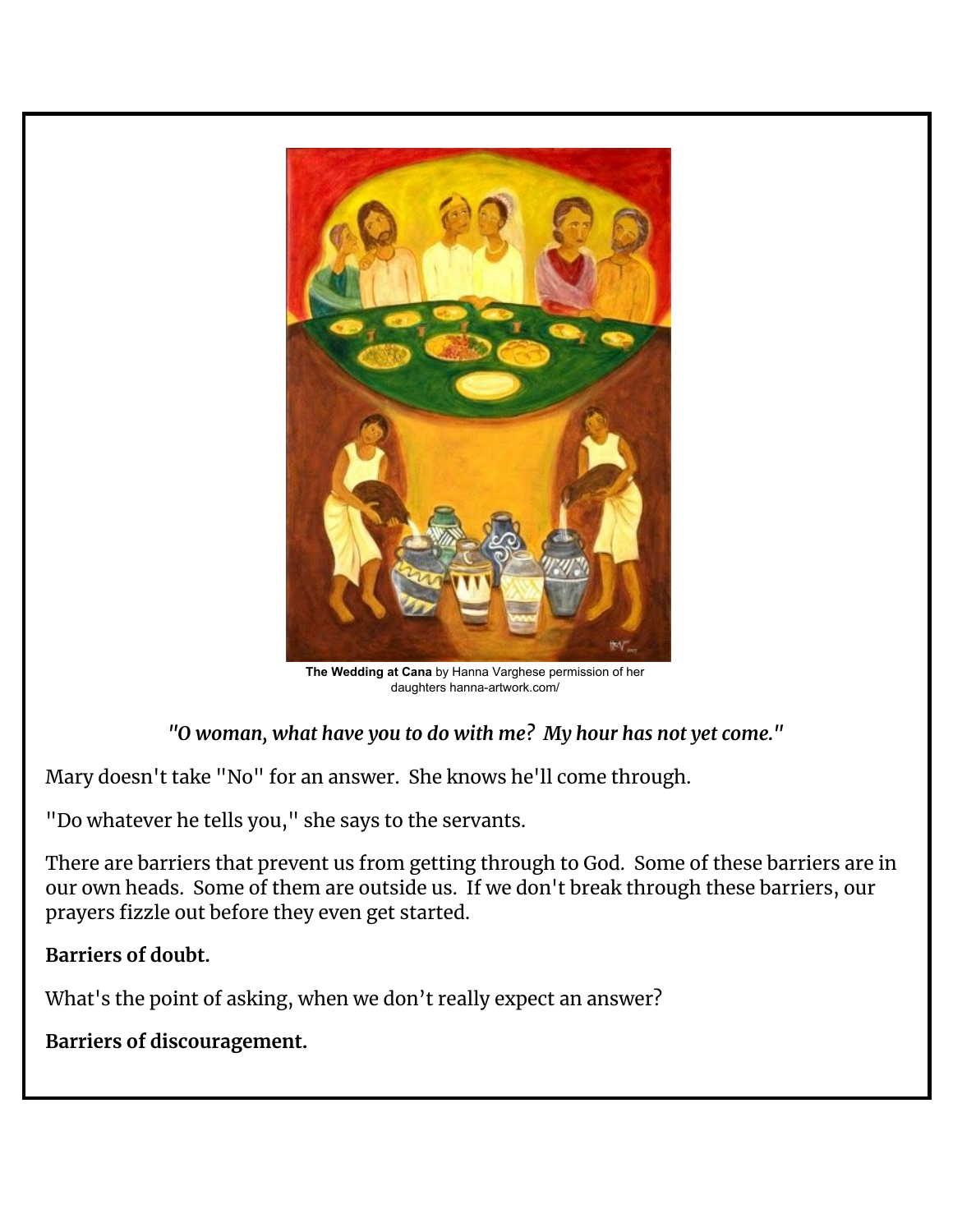What's the point of approaching God, if we're going to slink away in discouragement, the minute we think God is giving us the run-around? Chicken-hearted prayers are not really prayers. They're little wishes that evaporate as soon as the sun comes up.

Here was this Greek woman. She wasn't one of the Chosen People. She didn't belong to the household of faith. But her faith put them all to shame.

*And from there he arose and went away to the region of Tyre and Sidon. And he entered a house and would not have any one know it; yet he could not be hid. But immediately a woman, whose little daughter was possessed by an unclean spirit, heard of him and came and fell down at his feet.*

#### *Mark 7:24-25*

Talk about barriers! Jesus was tucked away in this house, out of sight, out of reach. That didn't stop this woman. When she found out where he was, she got moving. If her daughter was ever to be healed, it would be through this man!



Lord Help Me by Hanna Verghese courtesy of her family hanna-artwork.com/

So she breaks through the first barrier, and gets inside the house. She falls at Jesus' feet, begging him to cast the demon out of her little girl. But Jesus raises another barrier: She's a Gentile; his ministry is to Jews.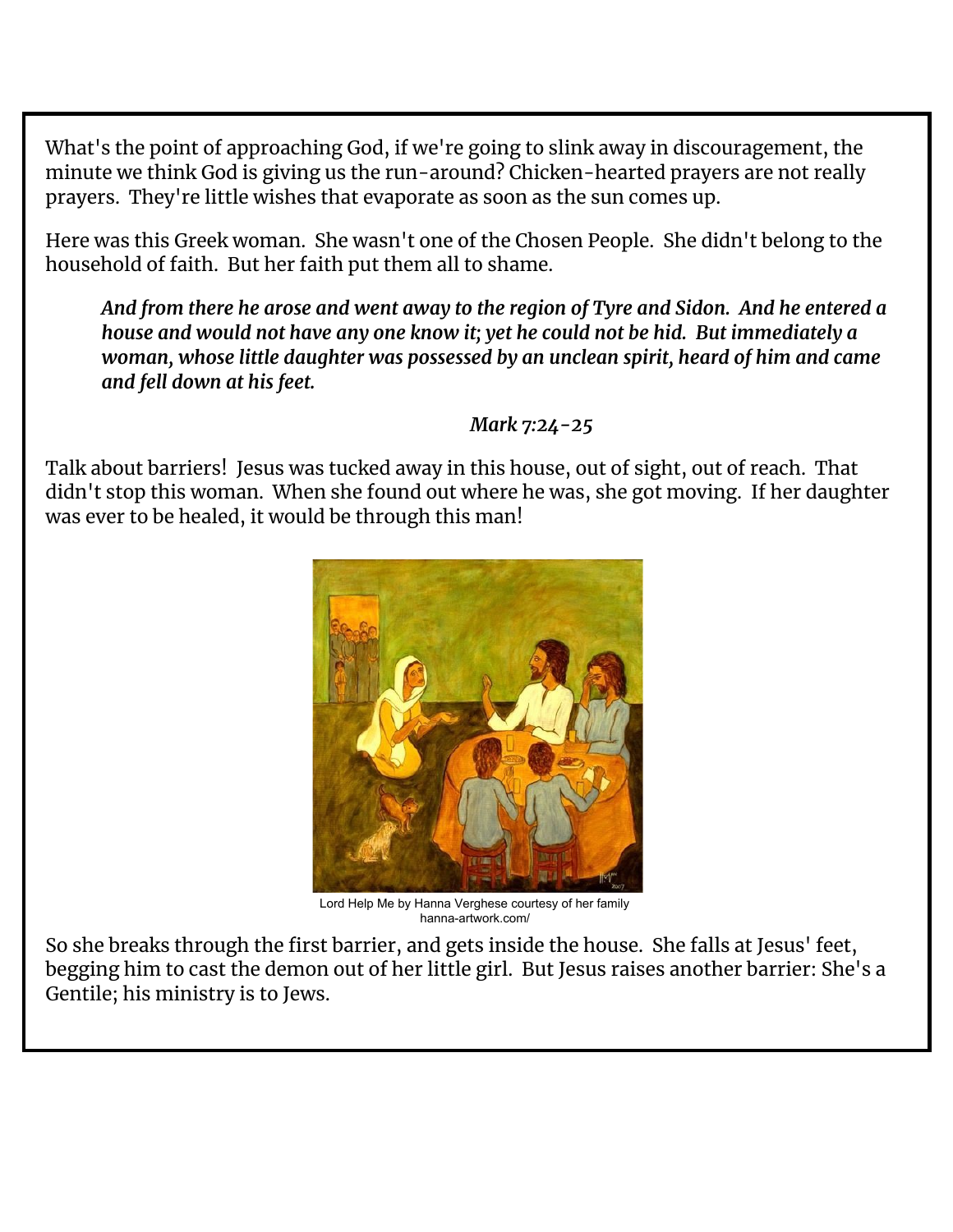"Let the children first be fed, for it is not right to take the children's bread and throw it to the dogs." The "children" are the Jews. They deserve the bread. The woman is a Gentile. She's an outsider, a "dog". Why should she be given what is meant for the children?

This holy man, this man of God, is calling her a Gentile dog! Shutting the door in her face! Most of us would have walked away embittered. Not this lady! She knows in her spirit that her faith is being tested.

"Okay, Lord, so I'm a Gentile dog. Yet even the dogs under the table eat the children's crumbs."

And with those words this Greek woman breaks through the last barrier.

*"For this saying you may go your way; the demon has left your daughter."*

And it was so.

Who are these people who break through barriers and reach God's heart in their prayers? Are they super-saints? No. They are people just like we are, with all the distractions that we face every day. But these people are convinced of two things that give them boldness to break through the barriers:

- 1. They are convinced that God is good.
- 2. They are convinced that God is going to help them, no matter how bad things look.

They ignore the barriers and keep praying with thankful hearts, pestering God, until the answer comes.

### **They are convinced that God is good.**

"Well, aren't we all convinced that God is good? Everybody knows that God is good!" We all say it with our mouths, and we sing it in our hymns.

But when it comes down to actually connecting with God in prayer, believing that the God of the universe is listening, that he is going to reach down with some help, that's when our confidence in God's goodness begins to waver.

Our mouths may still be saying the words, but our hearts begin to "chicken out." We're afraid to expect too much. "What if the door doesn't open? What will happen to my weak faith? I'd better not put all my eggs in this basket."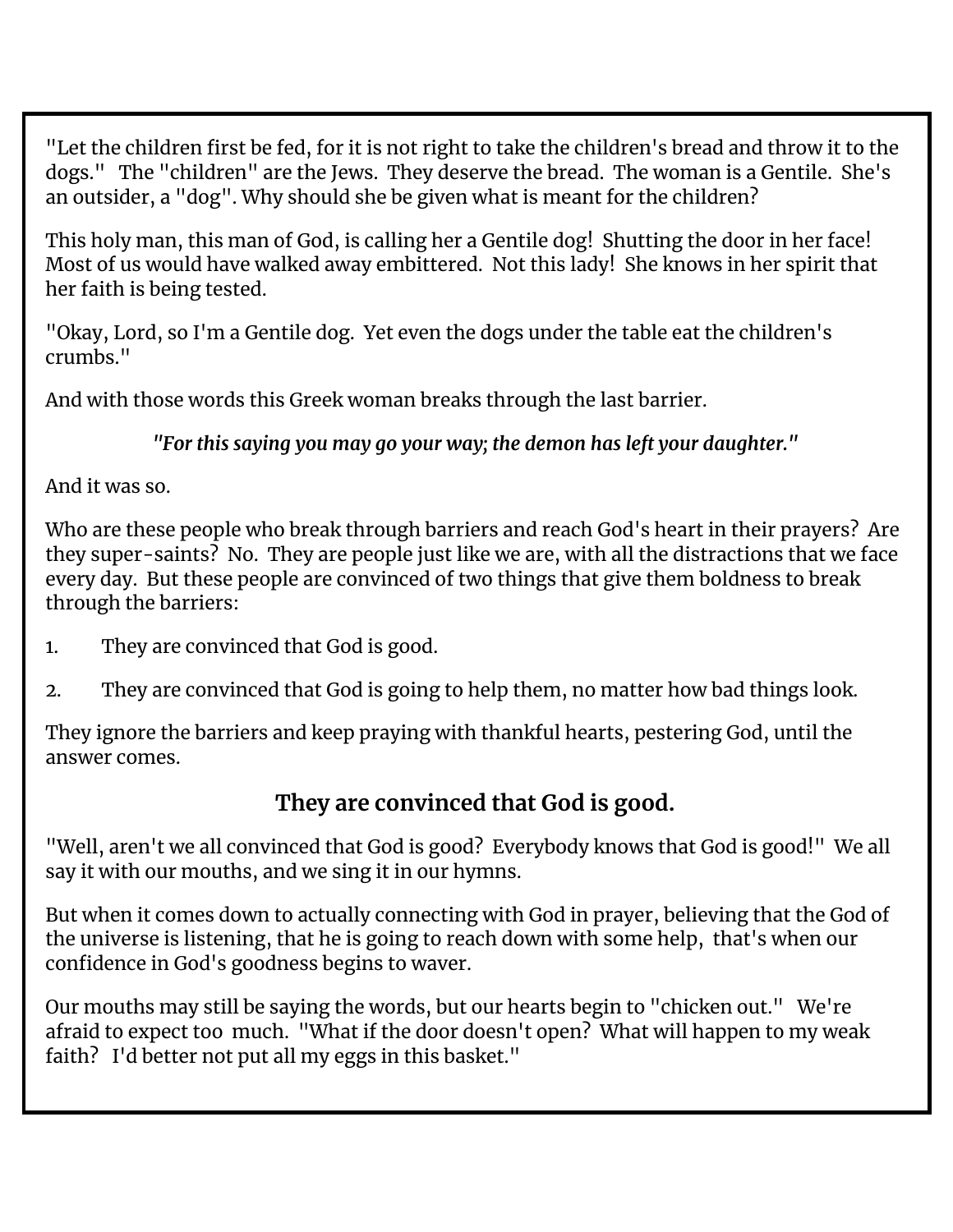To believe that God is good is not a matter of theory, philosophy, or theology.

It's a matter of personal faith.

Is God the one who Jesus says he is?

Is he my Father?

Is Jesus, for real, a manifestation of the Father's goodness?

Is it  $tru$  $e^2$ ---

"Ask and it will be given you, seek and you will find, knock and it will be opened to you."

We will never break through any barriers until we believe that God is good.

Really good.

A Father like no other.

## **They are convinced that God is going to help them**

People who break through barriers with their prayers are also convinced that God is going to help them, no matter how bad things look. They ignore the barriers and keep praying with thankful hearts until the answer comes.

They don't give up.

They don't turn cynical.

They don't wallow in self-pity.

They cling to the promise until it is fulfilled.

This Greek woman saw what no one else seemed to see. She saw the promise. God is good. Jesus is good. "Of course he's going to help me! Never mind how bad things look; he is going to help me!" She knocked on the door of heaven, and kept knocking until it opened.

Who of us does not have at least one burden that we need to bring to the Master? Some problem that we cannot solve. He has to solve it. "Lord, I need help!"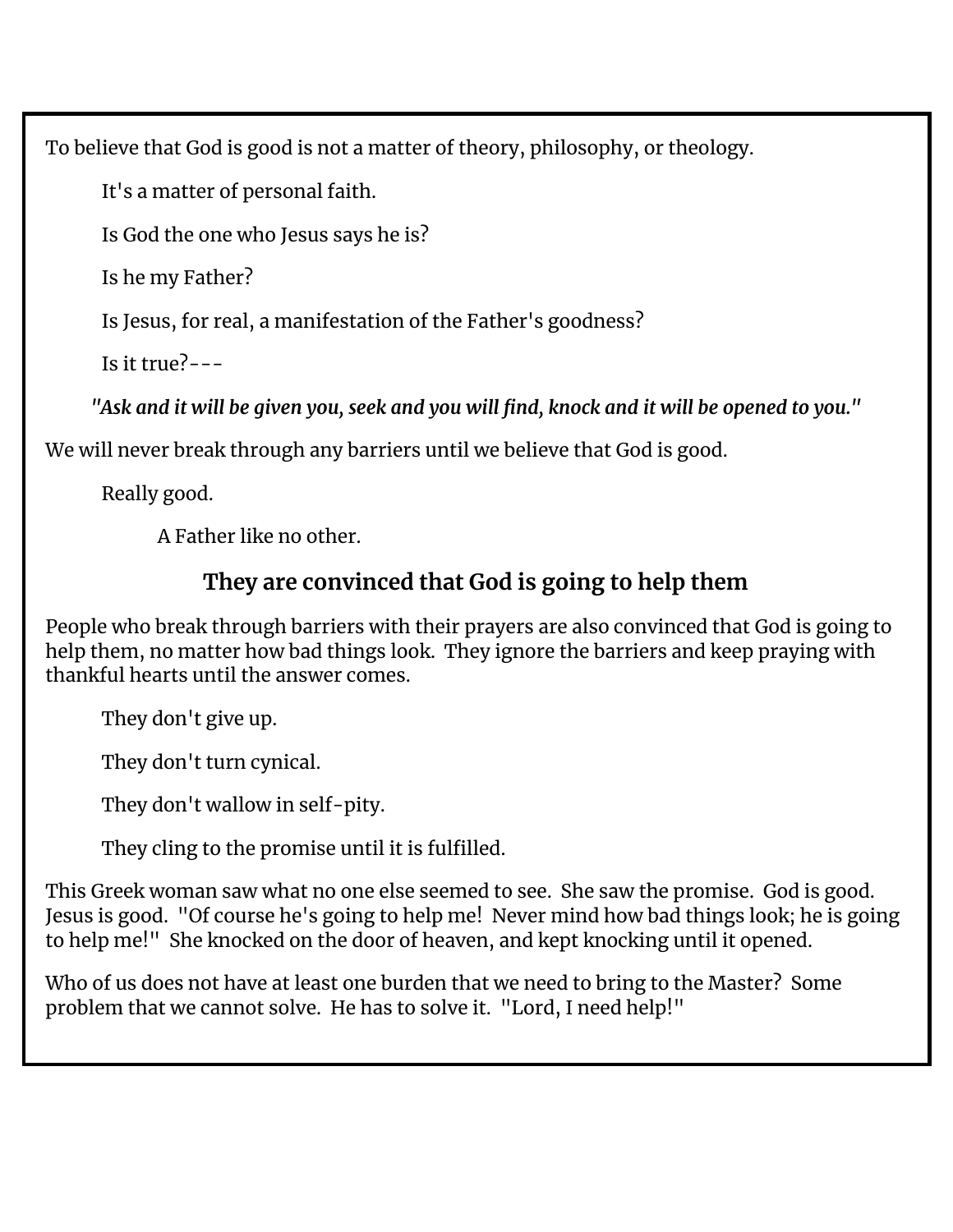And there is one burden that we all share together. We want to see our church come alive with the fire of heaven. We want to see it grow in the power of the Spirit, and even in numbers. The answer to our prayer lies on the other side of those barriers.

We can break through, if we will allow the Spirit to convince us of two facts:

That God is good.

That God is going to help us, no matter how hopeless things look.

All we have to do is ignore the barriers and keep praying with thankful hearts, until the answer comes.

*Ask, and it will be given you.*

*Seek, and you will find,*

*Knock, and it will be opened to you.*



 $\rm ^{44}Ask_J, Seek, Knock"$  Sara Joseph lone time use christian-artist-resource.com/sara-joseph.html

Just keep at it, until the last barrier falls.